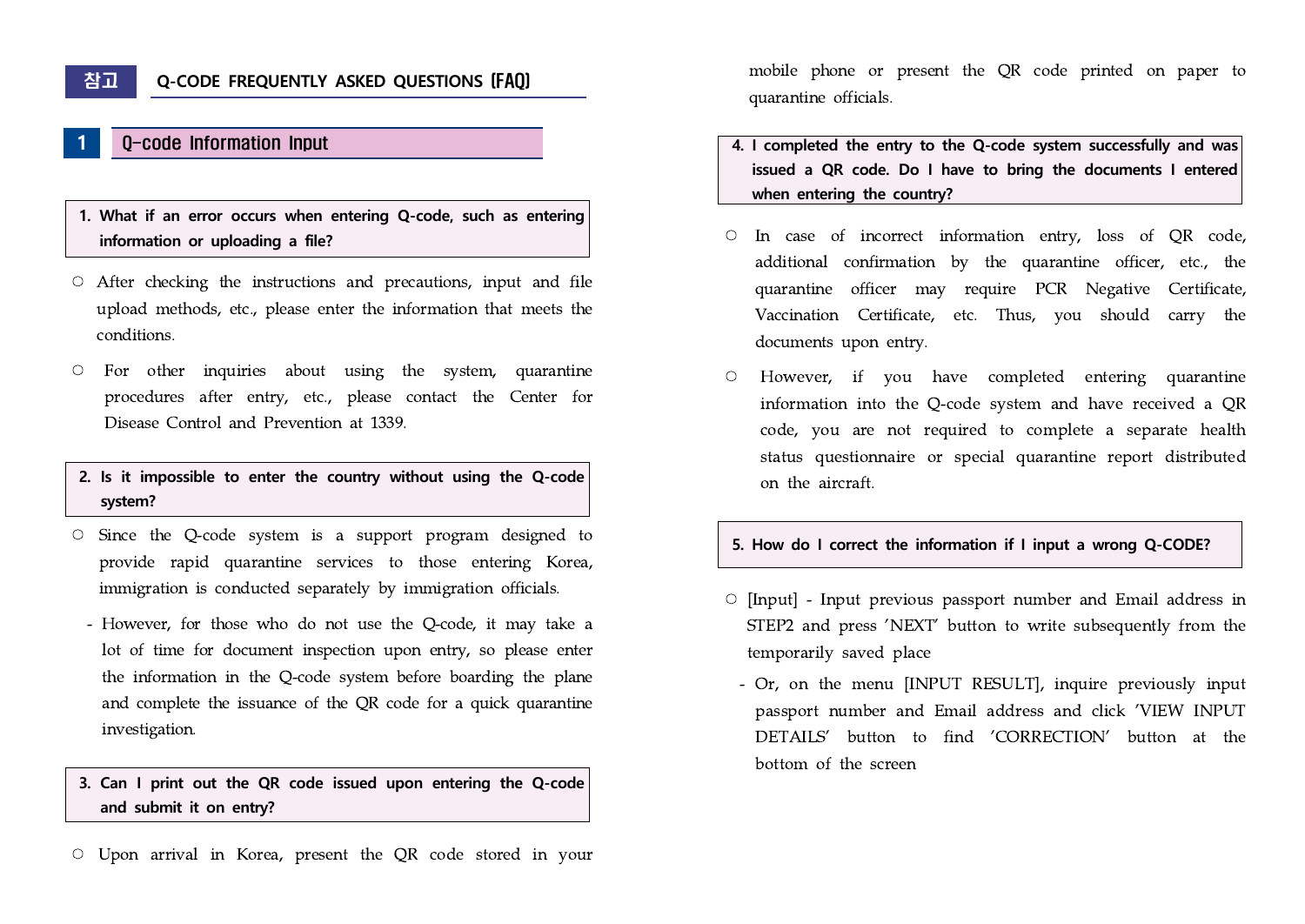## **2** COVID-19 Vaccination Information

#### **1. Who is considered vaccinated?**

- $\circ$  Those who received the second (1st for Janssen) shot of WHO COVID-19 vaccine for emergency use \* within 14 to 180 days or the 3rd (booster shot) shot at home or abroad
	- \* Pfizer, Janssen, Moderna, AZ, Covishield (AZ-Serum Institute of India), Sinopharm (Beijing), Sinovec, Covaxin, Novavax, Covovax, Cansino

#### **2. Can I only input the details of vaccination without file upload?**

- $\circ$  It will be possible to proceed to the next input step after the completion of both the information input and the certificate upload.
	- Except, if you have received the vaccination in Korea or you have registered the history of vaccinations in Korea, it is possible to connect the history of vaccinations with the resident registration number, so that it is not necessary to upload the file separately.
	- \* A foreigner without the alien registration number shall input a temporary number written in the confirmation of vaccination

### 3**. Can I upload the "Vaccination Certificate" in languages other than Korean or English?**

- $\circ$  Please upload the certificate issued in Korean or English.
- However, if the certificate is not in Korean or English, please

submit an English or Korean translation with a translation certification document to the quarantine officer at the time of entry.

 \* Personal translation requires authentication from notary institutions or embassies. Translation done by a certified translation office (including certified translators) does not require further authentication.

### 4. How do I enter my vaccination history into the Q-code system if **have a history of vaccination in both Korea and abroad?**

- If you have overseas vaccination history, select "Fully vaccinated abroad(Direct Registration)" in the Q-code system and enter and submit both domestic and overseas vaccination history.
- $\circ$  Please not that only WHO emergency-approved vaccines can be entered and submitted as vaccination history in the Q-code system, and non-WHO emergency-approved vaccines are not recognized as valid vaccinations.
	- \* Pfizer, Janssen, Moderna, AZ, Covishield (AZ-Serum Institute of India), Sinopharm (Beijing), Sinovec, Covaxin, Novavax, Covovax, Cansino

#### 5**. Can I be entered into the Q-code system if I received a vaccine not listed in the WHO COVID-19 vaccines for emergency use?**

- When entering vaccination information, it is possible to enter only WHO COVID-19 vaccines for emergency use\*, and other vaccines are not permitted for entry.
	- \* Pfizer, Janssen, Moderna, AZ, Covishield (AZ-Serum Institute of India), Sinopharm (Beijing), Sinovec, Covaxin, Novavax, Covovax, Cansino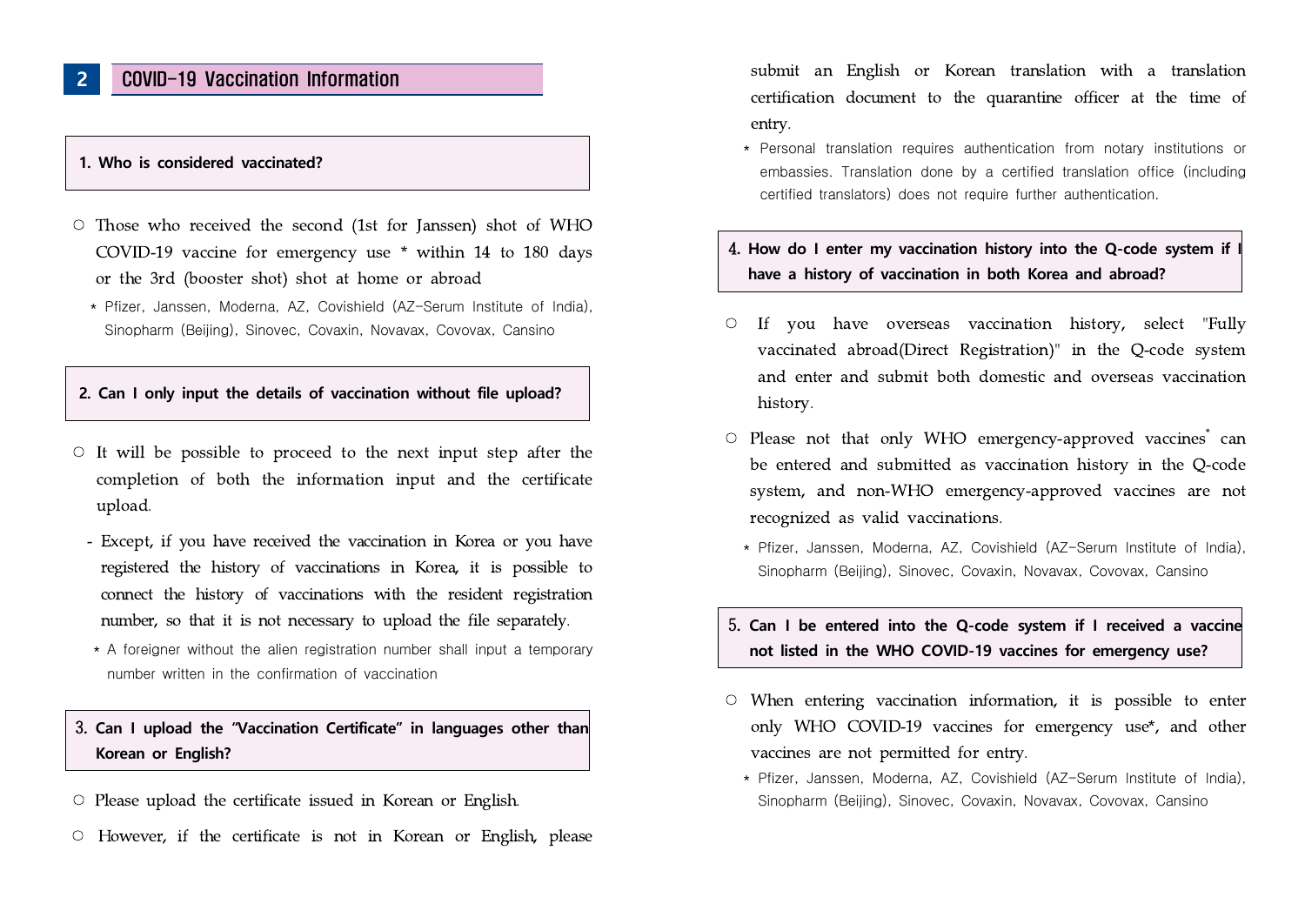# 6**. Can only those who have received COVID-19 vaccination in Korea be exempt from quarantine?**

- $\circ$  There is no distinction between vaccination in Korea and overseas, and individuals who have received the COVID-19 vaccine are exempt from quarantine.
	- In the case of having received a vaccination in Korea (Registered), select "Korean Nationals Fully Vaccinated or Registered foreign Nationals" from the Q-code system and request vaccination history.
- If you have overseas vaccination history, select "Fully vaccinated abroad(Direct Registration)" in the Q-code system and provide both domestic and overseas vaccination history. 7**. Is it possible to be exempted from quarantine if 180 days have**
- **passed after the second dose because the person came down with the COVID-19 before the third shot?**
- Those who have completed the 2nd shot (1st for Janssen) with a history of COVID-19 infection will be managed the same way as those who received the 3rd shot (even if 180 days have passed after the vaccination, they will be recognized).
- $\circ$  Upon entering the country, submit documents (Korean or English) with the date of diagnosis (PCR test results, proof of complete recovery, etc.) to quarantine officers.

### 8**. It has been 180 days after the second vaccination in Korea. How can I input the third vaccination from overseas country in Q-Code system?**

○ Select "Fully vaccinated abroad(Direct Registration)" in the Q-code system and input and upload the information of vaccination.

## **3** Certificate of Quarantine Exemption

- **1. Where can I check the candidates and procedures for obtaining a Quarantine Exemption Certificate?**
- Please refer to ①Official Korean Government COVID-19 website  $(\text{http://ncov.mohw.gov.kr/}) \rightarrow \text{2Notice} \rightarrow \text{3Inbound}$  travelers and overseas travelers  $\rightarrow$  4) [Guidelines on Issuing Quarantine Exemption Certificate for Inbound Travelers」.

### **2. I was issued a Quarantine Exemption Certificate, but I cannot find the history in [Check Registration].**

○ After issuing the Quarantine Exemption Certificate, it takes some time to link the system. If you cannot retrieve it at [Check Registration], please submit the Quarantine Exemption Certificate directly to the quarantine officer upon entry.

## **4** Negative PCR COVID-19 Test Requirement

- **1. Is it necessary to upload the file in addition to entering the PCR test result?**
- $\circ$  You can proceed to the next step only when all information input and certificate upload have been completed.
- 2**. Can I upload the "PCR Negative Certificate" in languages other than Korean or English?**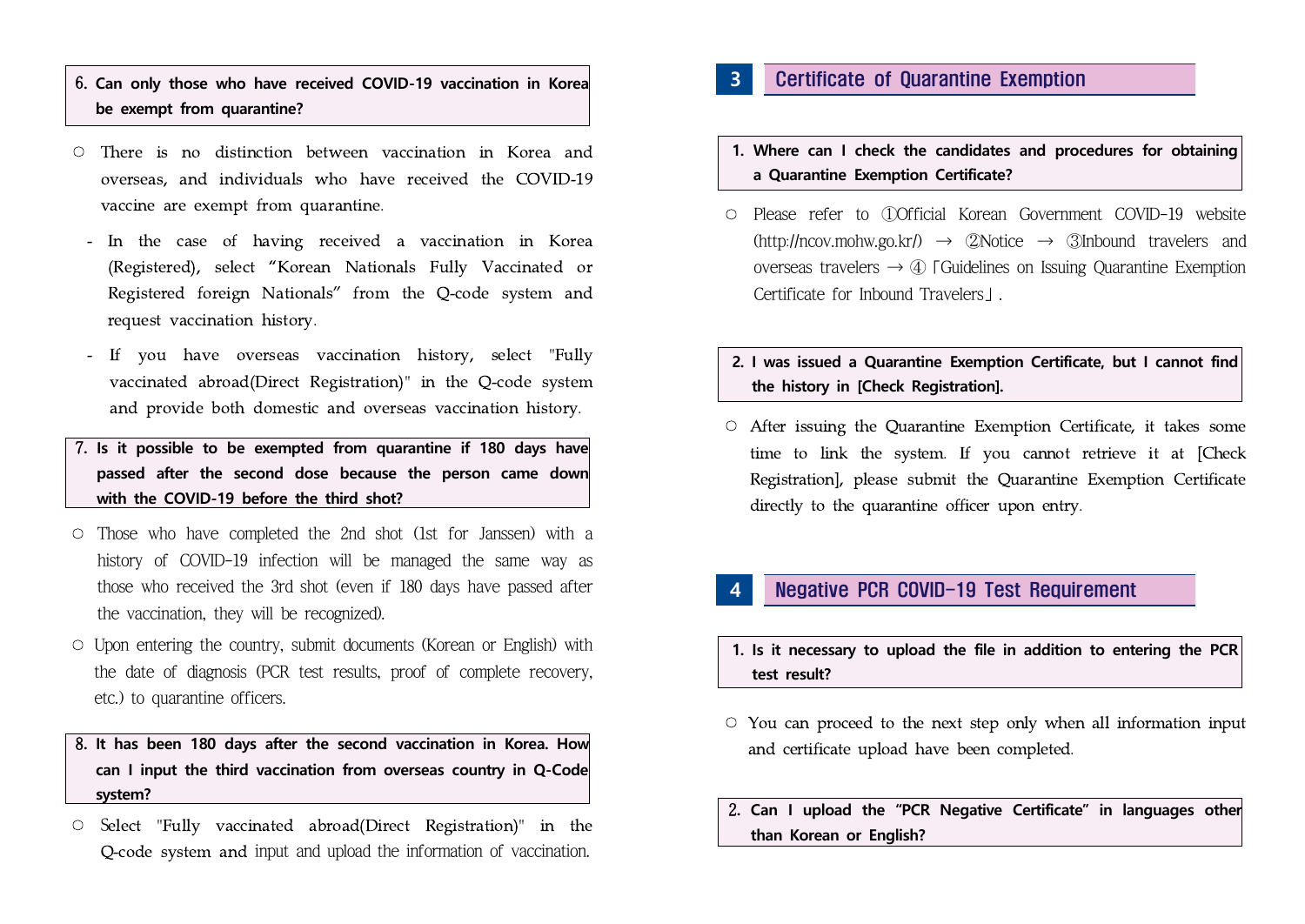- $\circ$  It is accepted if the "PCR Negative Certificate" test method part is issued in Korean or English.
- $\circ$  However, in case the test method is in a language other than Korean or English, you have to upload an English or Korean translation with a translation certification document(Notarial Certificate\*) to the system.
	- \* Personal translation requires authentication from notary institutions or embassies. Translation done by a certified translation office (including certified translators) does not require further authentication.

### **3. What is the scope of method accepted for the "PCR Negative Certificate"?**

- $\circ$  PCR tests based on the nucleic acid amplification methods (e.g. NAATs, RT-PCR, LAMP, TMA, SDA, NEAR) or supervised Rapid Antigen Tests (RATs) are valid;
- All types of COVID-19 tests taken without medical supervision are not accepted.

### **4. What is the requirement for the time of "Negative PCR COVID-19 test" and issuance of results thereof?**

- Submit a negative PCR COVID-19 test result performed (the sample collected) and issued within 48 hours of the departure date, or supervised negative professional RAT result taken and issued within 24 hours of the departure date
- \* (Example) If you are departing from a country to Korea on May 23 at 10:00, 2022, you must submit your negative PCR test result taken after 00:00 on May 21, 2022 or supervised negative RAT result taken after 00:00 on May 22, 2022.
- ※ In the case of port, submit a negative PCR test result issued (not the sample collected) within 72 hours of the departure date (a supervised negative RAT taken and issued within 24 hours of the departure is also accepted.)

### **5. Who are exempted from submission of a negative PCR COVID-19 test result?**

- Children under 6 as of the date of arrival (only if all the accompanying persons traveling with the child have submitted valid negative test results)
- Individuals with quarantine exemption certificates for humanitarian (attending funerals) or official business reasons.
	- ※ The exemption of test requirement for foreign nationals with quarantine exemption certificates for above purposes is effective from 18 November 2021 (The exemption is already applied for Korean nationals).
- Individuals who departed from Korea for another country but were denied entry or otherwise did not go through with the entry procedure at another country before returning to Korea. This applies to both Korean nationals and foreign nationals, and the burden of proof is on the traveling individual.
- Korean nationals who are infected with COVID-19 within 10 to 40 days of the departure date
	- \* DNA amplification-based test methods such as a PCR test are valid only, but a supervised Rapid Antigen Test(RAT) is also acceptable.
- $\circ$  Long-term foreign residents<sup>\*</sup> in Korea (must possess more than one of the following: residence card, overseas Korean resident card, permanent resident card, ID card of a diplomatic mission in Korea or USFK Common Access) who are infected with COVID-19 in Korea within 10 to 40 days of the departure date
	- \* Implement a document quarantine without using Q-Code System (Submit proof certificates to a quarantine officer)